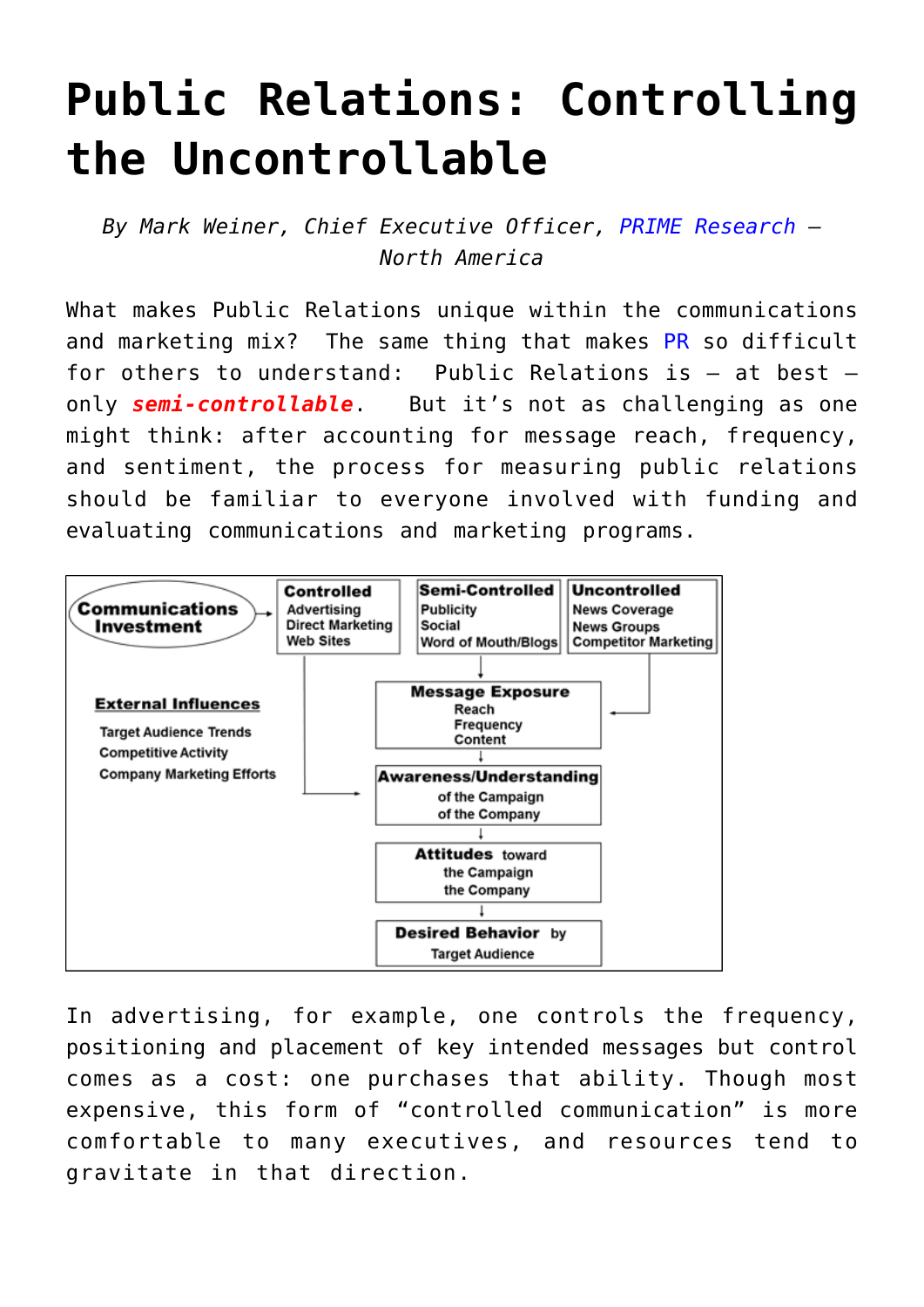Journalists strive for balanced objective reporting directly and through the use of sources which makes "control" challenging. Social media, is, well, *unmediated*, which means there's even less control. In other words, PR professionals manage what we can but the final edit belongs to others.

## **The Challenge for Public Relations**

Demonstrating the degree to which we "control the uncontrollable" is a challenge for most communicators. Public relations research and analysis help in the crucial "message exposure" stage shown in the diagram above.

"Message Exposure" can be quantified through content analysis as the sequence leads to the "Awareness/Understanding" phase which is commonly measured using surveys. Beyond "reach" and "frequency," PRIME Research applies two approaches to assess message exposure:

- **Impact Score:** The Impact Score evaluates the likelihood that a story or an individual message within a story will affect positive or negative awareness and recall in the mind of the reader, viewer and listener. Human content analysts determine the impact potential by reviewing factors such as the size of the story and its placement (these relate to the probability to raise awareness) as well as how the brand or company appears within the story (initial mention, headline, exclusivity, visuals, and dominance) which relate to the likelihood that anyone will associate that story with a given brand or company.
- **Intended and Unintended Messaging:** Every public relations program begins with objectives which are measurable, meaningful and reasonable. Among these objectives, one must include a dictionary of priority messages which, if delivered in ways that are positive and visible, are most likely to produce a positive